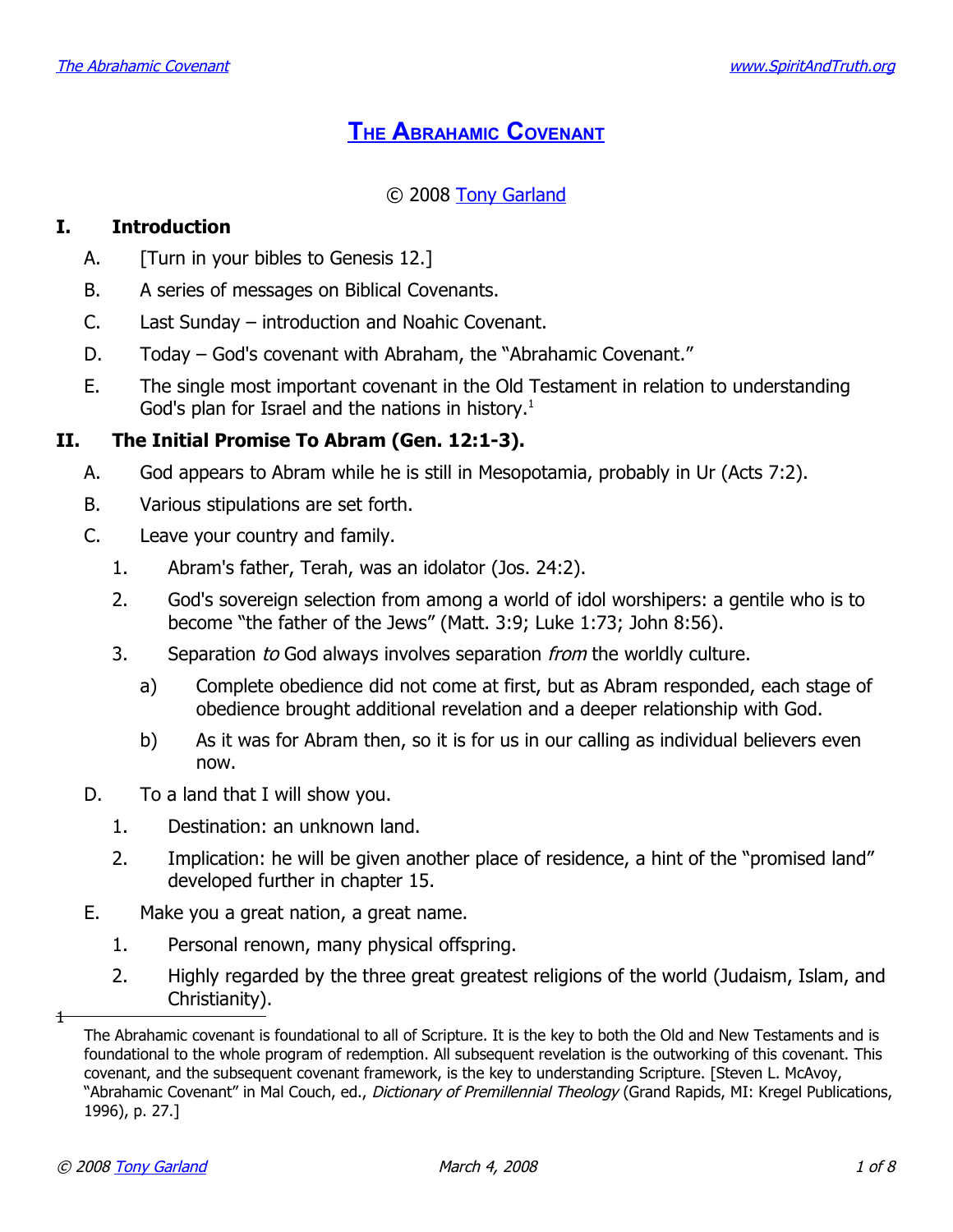- F. "You be a blessing" an imperative command.
- G. A dividing line of blessing and cursing.
	- 1. God will respond to others in relation to how they treat Abram!
	- 2. God is saying, essentially, that He and Abram will have the same friends and the same enemies.
	- 3. This theme goes well beyond Abram and is applied to his offspring: the nation of Israel.
	- 4. Even when God uses another nation to discipline wayward Israel, woe to that nation which is used in such a way (Jer. 25:9-12; Zec. 1:15).
- H. A global blessing for all families of the earth.
	- 1. Includes those who are outside of Abram's physical line of descent.
		- a) That's us!
		- b) Will elaborate further on this later.

# **III. Promises Become A Formally Ratified Covenant (Gen 15:1-21).**

- A. Additional promises
	- 1. Innumerable descendants (as the number of stars, Gen. 15:5).
	- 2. "This land" as an inheritance (Gen. 15:7).
		- a) Notice the demonstrative pronoun: literally, "the land, the this"
			- (1) God: "The land." The listener: "which land?" God, "The THIS land."
		- b) The land being identified is a specific earthly piece of real-estate occupied by specific people groups whom God will judge (Gen. 15:18-21)
		- c) The Promised Land is not some "pie in the sky, by and by" (Gen 15:18-21).
		- d) Last week: the sufficiency of language and the normative understanding of the original recipient of the promise. How would have Abram understood this statement?
	- 3. Prophesies Israel's servitude in Egypt.
		- a) Descendants will be strangers serving in a foreign land four hundred years (Gen. 15:13).
		- b) Come out with great possessions (Gen. 15:14).
			- (a) Their return to "this land" is connected with God's judgment on the iniquity of the Amorites which will be "full" by then (Gen. 15:16).
			- (b) God is not bound to "first tribes" views of land ownership. He is free to judge nations and people groups who have "defiled the land" with their ungodly practices.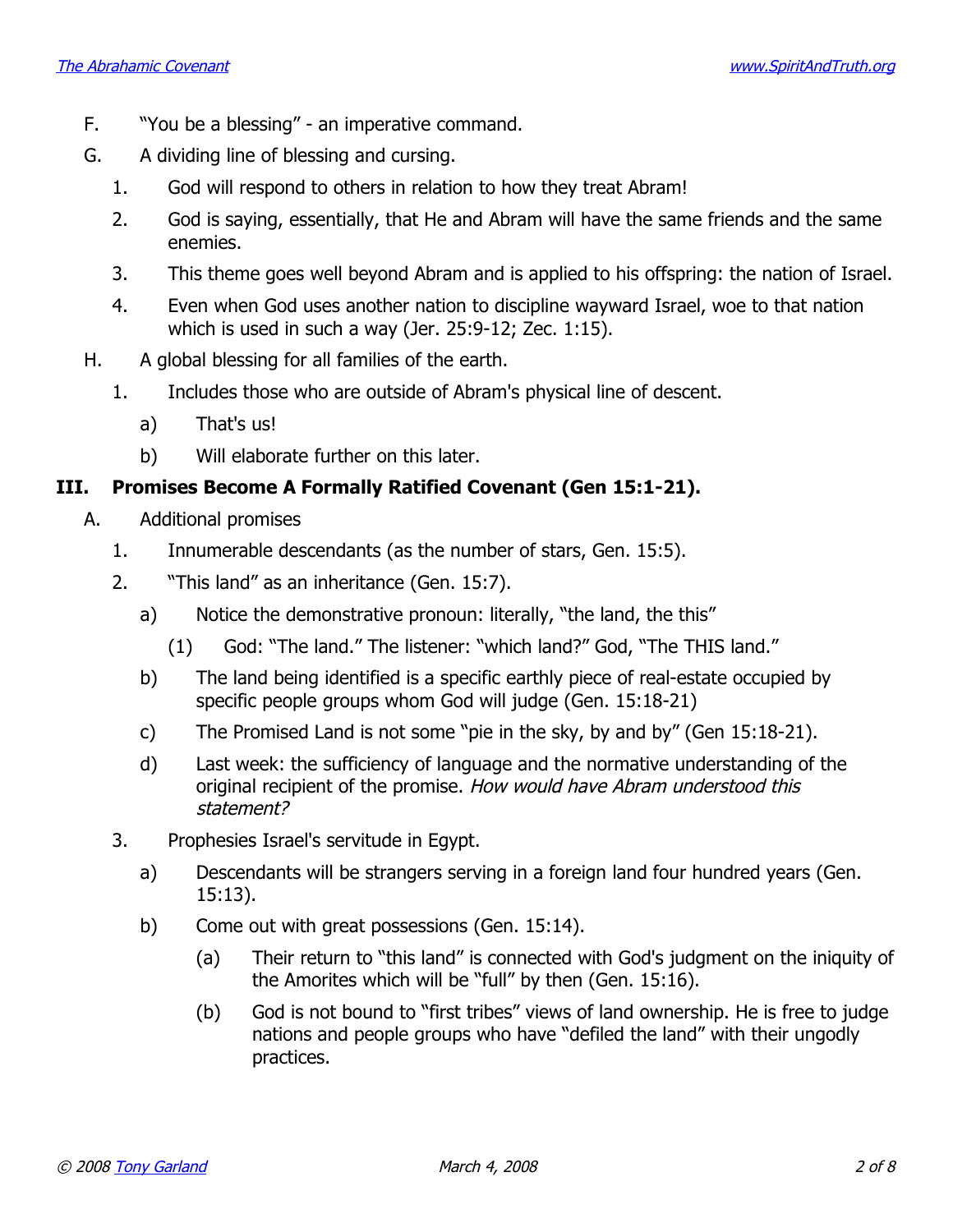- c) Abram will not participate in the Egyptian bondage, but will live to an old age.
- B. "Cutting" the covenant but highly unusual.
	- 1. Typical: animals cut in half, two parties walk between (see Jer. 34:18-20).
	- 2. Here: one of the two parties, Abram, is kept from initiating his participation.
		- a) Abram in a deep sleep (Gen. 15:12).
		- b) Abram does not walk between the animal pieces (Gen. 15:17).
		- c) A manifestation of God: a smoking oven with a burning torch which passes between the animal parts ratifying the covenant in a unilateral manner.<sup>[2](#page-2-0)</sup>
		- d) Abram becomes a recipient and beneficiary of the covenant, but not a *participant*.
		- e) Since Abram did not walk between the parts to ratify the covenant, he cannot break the covenant.
		- f) As if God is saying, "Pay attention this ratification is unusual because it is the foundation for other important covenants to come!"
		- g) A unilateral covenant hinging only upon one party: God.
		- h) Due to the nature of God, "unilateral" also means "unconditional" in terms of eventual fulfillment.
			- (1) Even where conditions appear in relation to the outworking of the covenant, it is God Who is certifying He will bring the fulfillment about.
			- (2) Disobedient generations will not enjoy the promises, but God will certainly bring fulfillment about in an eventual obedience generation.
			- (3) He does this by His Spirit Who works repentance and obedience in the hearts of people (Jer. 31:33-34; Eze. 36:25-27; Zec. 12:10-14).

# **IV. Additional Conditions And A Sign (Gen. 17).**

- A. Numerous offspring (Gen. 17:2-6)
	- 1. Father of a multitude of nations (Gen. 17:4)
	- 2. Names changed to Abraham and Sarah (Gen. 17:5,15).
	- 3. Kings as offspring (Gen. 17:6).
	- 4. Nations and kings from Sarah's womb. Sarah was 99 years old at the time (Gen. 17:16-17).
		- a) Establishes a line of promise, the covenant will be directed through specific offspring of Abraham, leading ultimately to Christ.
			- (1) Isaac (Gen. 17:19,21; Gen. 21:12; 25:5).

 $\overline{z}$ 

<span id="page-2-0"></span>The Hebrew grammar implies that perhaps only the burning torch passed between the pieces. The verb for "passed" is 3<sup>rd</sup> person singular ("it passed"). That ASV, KJV, and the Tanakh all place a comma after "smoking oven" in recognition that it may only be the torch which participates in the ratification walk.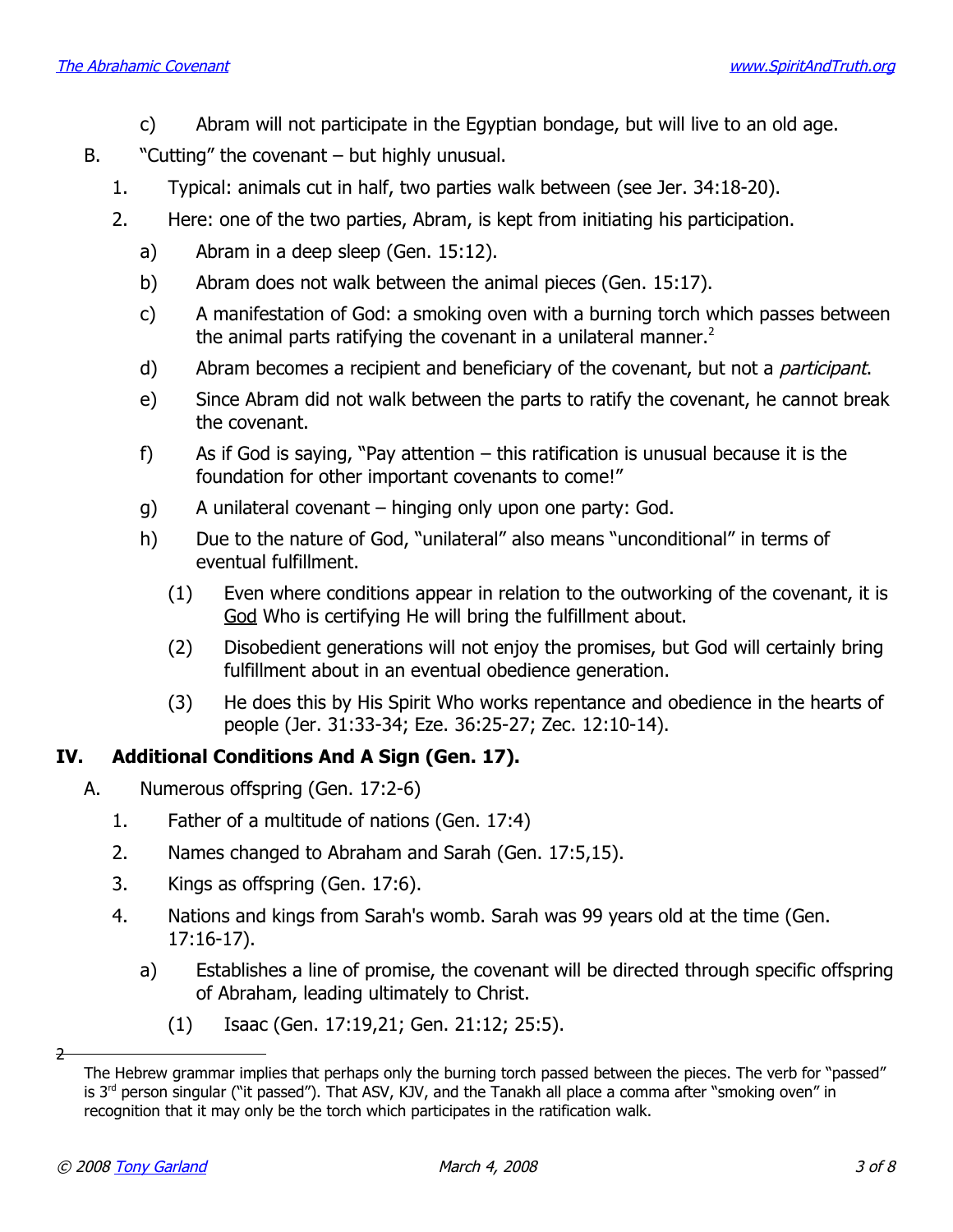- (a) Repeated twice in this chapter for emphasis (Gen. 17:19,21).
- (2) Not Ishmael (Gen. 17:19).
	- (a) Ishmael also to be fruitful and father a great nation (Gen. 17:20).
- (3) Jacob who is Israel, not Esau who is Edom (Gen. 25:23; Gen. 28:3-4,13-15; 35:11; 48:4; Luke 1:33).
- (4) Judah (Gen. 49:10).
- (5) David (2S. 7:12-16; 1Chr. 17:11).
- (6) Jesus (Luke 1:32-33).
- B. Land of Canaan given as an everlasting possession to Abraham and his descendants (Gen. 17:8).
	- 1. This has implications in our own day which we'll touch on later.
- C. Everlasting covenant with Abraham and his descendants (Gen. 17:7).
	- 1. Sign circumcision (Gen. 17:11).
		- a) Similar to the sign of the rainbow (Noahic Covenant) and the Sabbath (Mosaic Covenant).
		- b) All males, both offspring and hired servants, circumcised on the  $8<sup>th</sup>$  day (Gen. 17:10-14).
			- (1) Both John the Baptist and Jesus were circumcised (Luke 1:59; 2:29).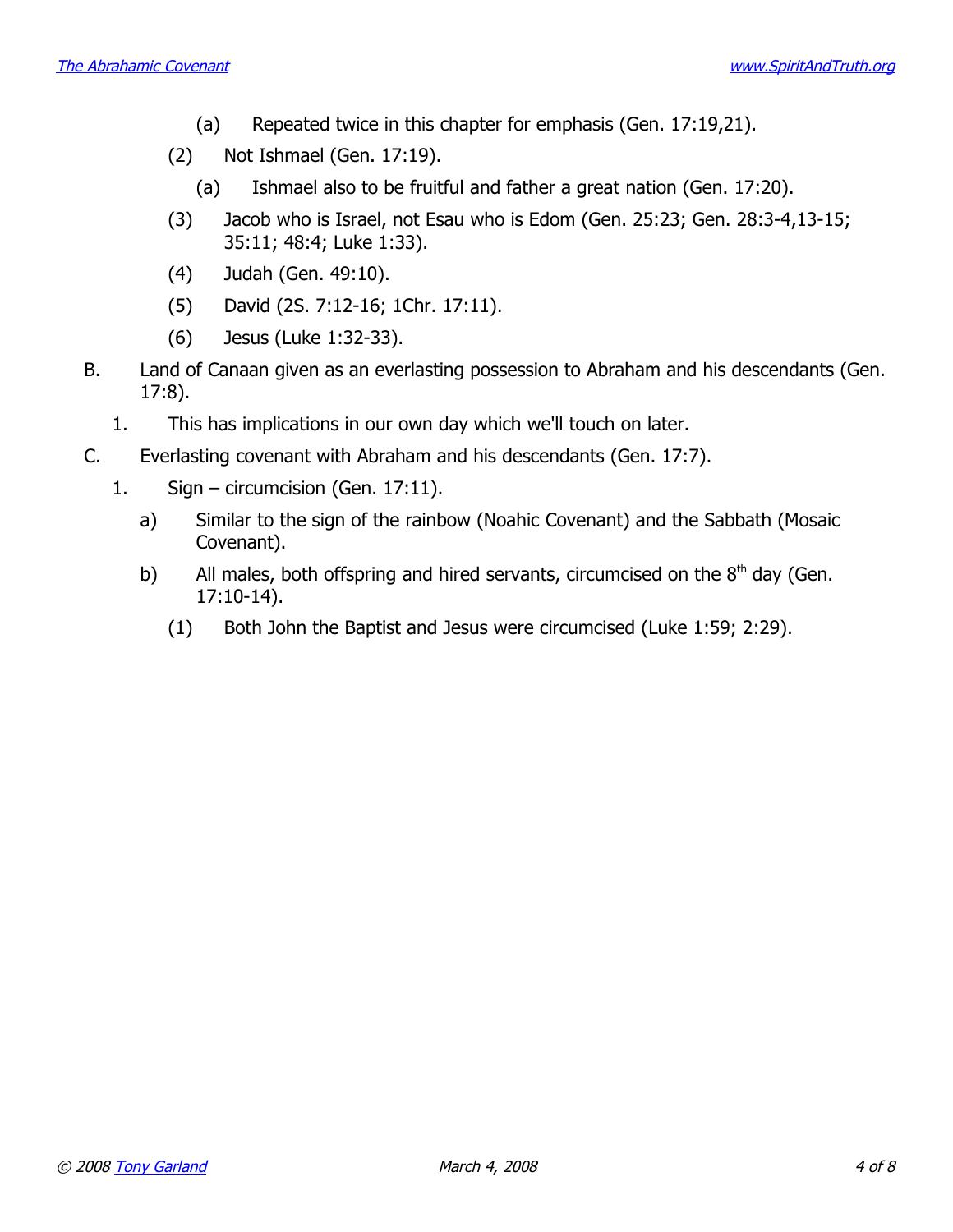- c) Failure to be circumcised is said to constitute breaking the covenant and that individual male would be cut off from the people of promise.
- d) Although *individuals* could break the covenant and thereby be excluded from participation in the promises, individual failure could not nullify the unconditional nature of the covenant with other descendants of Abraham.
- e) Yet, the unilateral, unconditional nature of the covenant is divinely emphasized in the unusual ratification ceremony (Gen. 15:17).

# **V. Summary - Relevance Of Abrahamic Covenant Today**

- A. This unilateral covenant is the fountainhead out of which other divine covenants flow.
	- a) Land = a promise of a physical region of land. The "Promised Land" or Land Covenant.
	- b) Seed = a promised name and offspring leading from Abraham to David and beyond. The Davidic Covenant.
	- c) Blessing = a global blessing to all families of the earth. Faith in Christ, the New Covenant.
	- B. The Promised Land
		- 1. The modern dispute over land ownership in the Middle East is the direct result of a continued denial by men to acknowledge God's promise to Abraham.
		- 2. The formal ratification ceremony involving God walking between the animal parts is initiated by God in direct response to Abraham's question:
			- a) "Lord God, how shall I know that I will inherit [the land]?" (Gen. 15:8)
		- 3. This matter will be discussed further when we cover the Land Covenant.
	- C. Blessing and Cursing
		- 1. Abraham's friends are God's friends, Abraham's enemies are God's enemies.
		- 2. The grammar includes a distinction in number: I will bless *those* (plural)... I will curse him (singular).
		- 3. One view: whoever treats Abram and the covenant with contempt, God will banish from participation in the promised blessings.<sup>[3](#page-4-0)</sup>
		- 4. Another view: the promise of blessing and cursing is a general principle concerning how Abraham and his offspring, Israel, are treated by others.

<sup>3</sup>

<span id="page-4-0"></span>The point is simple: whoever treats Abram and the covenant with contempt, as worthless, God will banish from the blessing. It is important also to note that the verb is not a cohortative, but a simple imperfect. Since God is binding himself to Abram, this would then be an obligatory imperfect: " but the one who treats you with contempt I must curse." [NET Bible Notes : Study Notes for the New English Translation, electronic edition., Ge 12:4 (Dallas, TX: Biblical Studies Press, 1998)].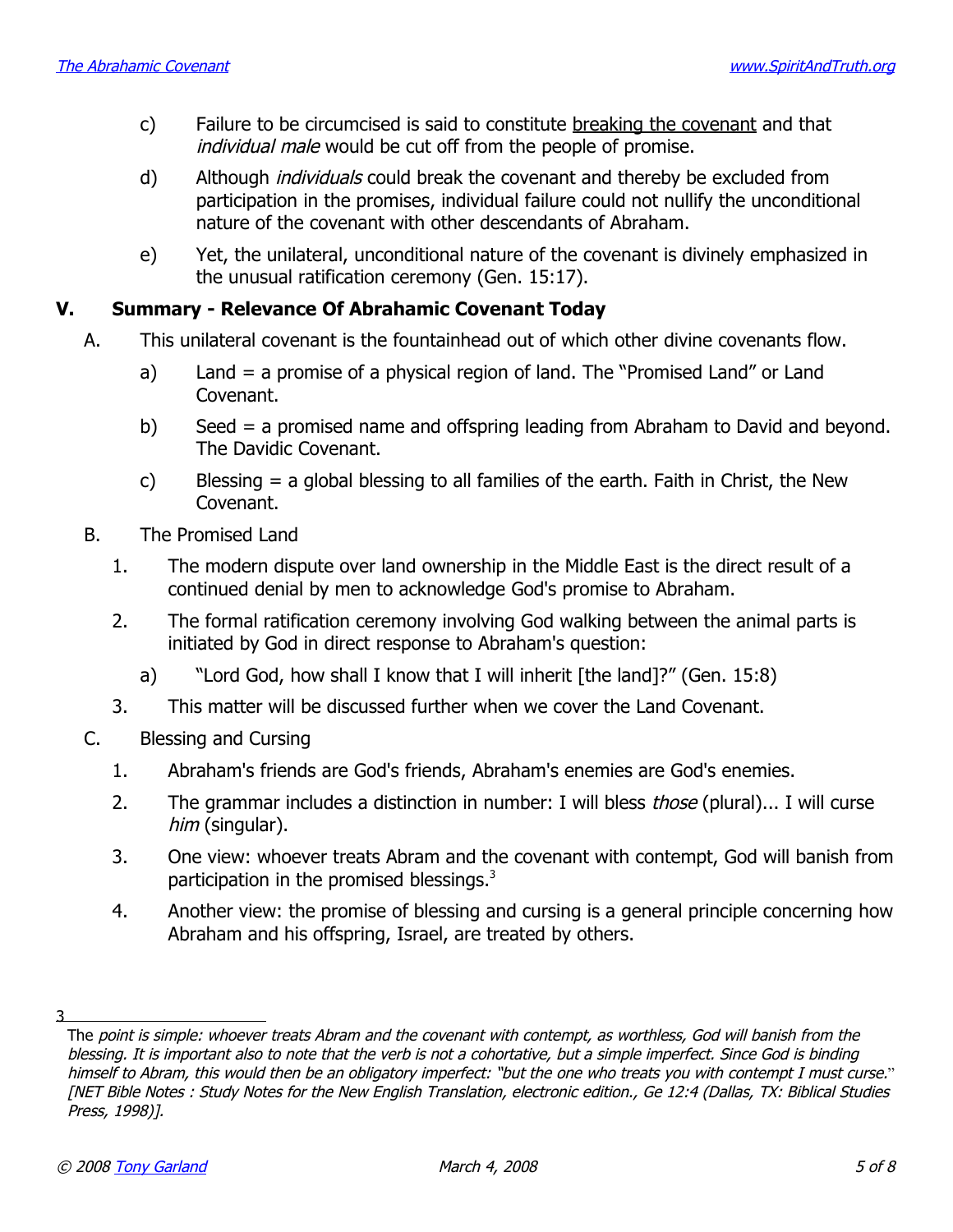- a) This promise of blessing and cursing concerning Abraham and the line of his offspring leading through Isaac to Jacob who is Israel, appears frequently in Scripture (Ex. 23:22; Num. 23:8; Num. 24:9; Deu. 7:15; 30:7; Isa. 41:11-12; 49:25-26; Isa. 25:3-8; 35:5-15; 36:5-17; Jer. 30:16; Joel 3:1-7; Mtt. 25:40-41,45).
- b) God would not allow Balaam to curse Israel (Num. 22:6,12).
	- (1) Instead, he prophesied a blessing which is rooted in the promise to Abraham in Genesis 12.
		- (a) 'He bows down, he lies down as a lion; And as a lion, who shall rouse him?' "Blessed [is] he who blesses you, And cursed [is] he who curses you." (Num. 24:9 cf. Num. 23:8)
		- (b) Here, God repeats the Abrahamic formula involving blessing and cursing and applies it to how others treat Israel as a nation.
- c) Although this promise is sometimes conditioned on Israel's obedience (Deu. 30:7), why would a nation want to take the risk of opposing Abraham's offspring to whom such a promise was made by God Himself? Isn't this playing with fire?
- d) When Balaam was hired to curse Israel, Israel was in *disobedience*.
	- (1) Refusal to enter the promised land (Num. 14).
	- (2) Repeated rebellion against Moses and Aaron (Num. 16, 17, 21).
	- (3) Moses disobedience striking the rock at Kadesh.
	- (4) Judgment by fiery serpents sent by God (Num. 21).
	- (5) Yet God still blessed Israel this illustrates the unilateral aspect of the promise.
- 5. Evidence for this view concerning the applicability of blessing and cursing in relation to Israel is found in several passages where God refers to Jacob or Zion as the "Apple of My Eye."
	- a) For the LORD'S portion [is] His people; Jacob [is] the place of His inheritance. "He found him in a desert land And in the wasteland, a howling wilderness; He encircled him, He instructed him, He kept him as the apple of His eye. (Deu. 32:9-10 NKJV)
	- b) "Up, Zion! Escape, you who dwell with the daughter of Babylon." For thus says the LORD of hosts: "He sent Me after glory, to the nations which plunder you; for he who touches you touches the apple of His eye. (Zec. 2:7-8 NKJV)
- 6. Is it possible that the welfare of a nation could be tied, in part, to its treatment of Abraham's descendants after the flesh: Israel?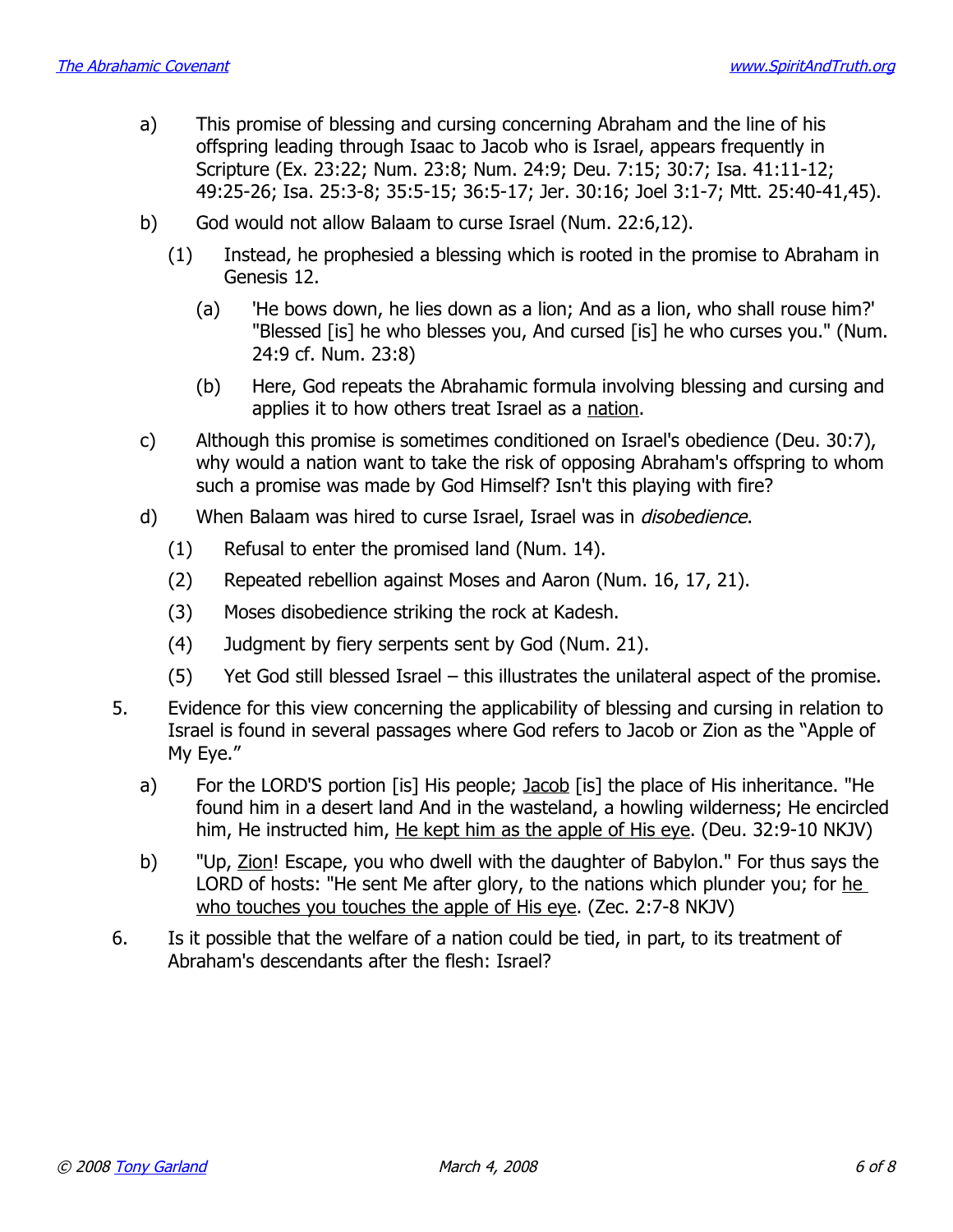- a) This was certainly the case for King Balak of Moab when he hired Balaam to curse Israel.
- b) Even after the crucifixion of her Messiah, Paul said the covenants and promises still pertained to Israel (Rom. 9:4).
	- (1) The "promises" referred to by Paul almost certainly include this promise to Abraham in Genesis 12.
- c) This is not because Abraham's Israelite descendants are better than other people. It is because such people set themselves against God's will.
- 7. Modern examples the decline of England and the accelerating decline of the United States?
	- a) Could our mutual decline be tied to an ever-increasing waffling in support for the only democracy in the Middle East?
	- b) Is our growing financial weakness and continued inability to extract ourselves from expensive military quagmires partly a result of the waning blessings of God?
	- c) Perhaps the growing godlessness of our nation will seal our fate regardless of our treatment of Israel. But shouldn't the way in which we, as a biblically-informed nation, relate to the "apply of His eye" be an important consideration in our foreign policy?
- D. The Abrahamic Covenant continues today, it is the Mosaic Covenant which was broken and superseded.
	- 1. The Mosaic Covenant is a different national covenant with many challenging stipulations (the Law) and a different sign (the Sabbath).
	- 2. The Mosaic Covenant was broken by Israel (Deu. 31:16,20; Isa. 24:5; Hos. 8:1) requiring a New Covenant which was ratified in the death of Christ (Jer. 31:31-32; Luke 22:20).
		- a) Our topic next week.
	- 3. Paul emphasized the distinctiveness of the Abrahamic Covenant from the Mosaic when he wrote to the Galatians.